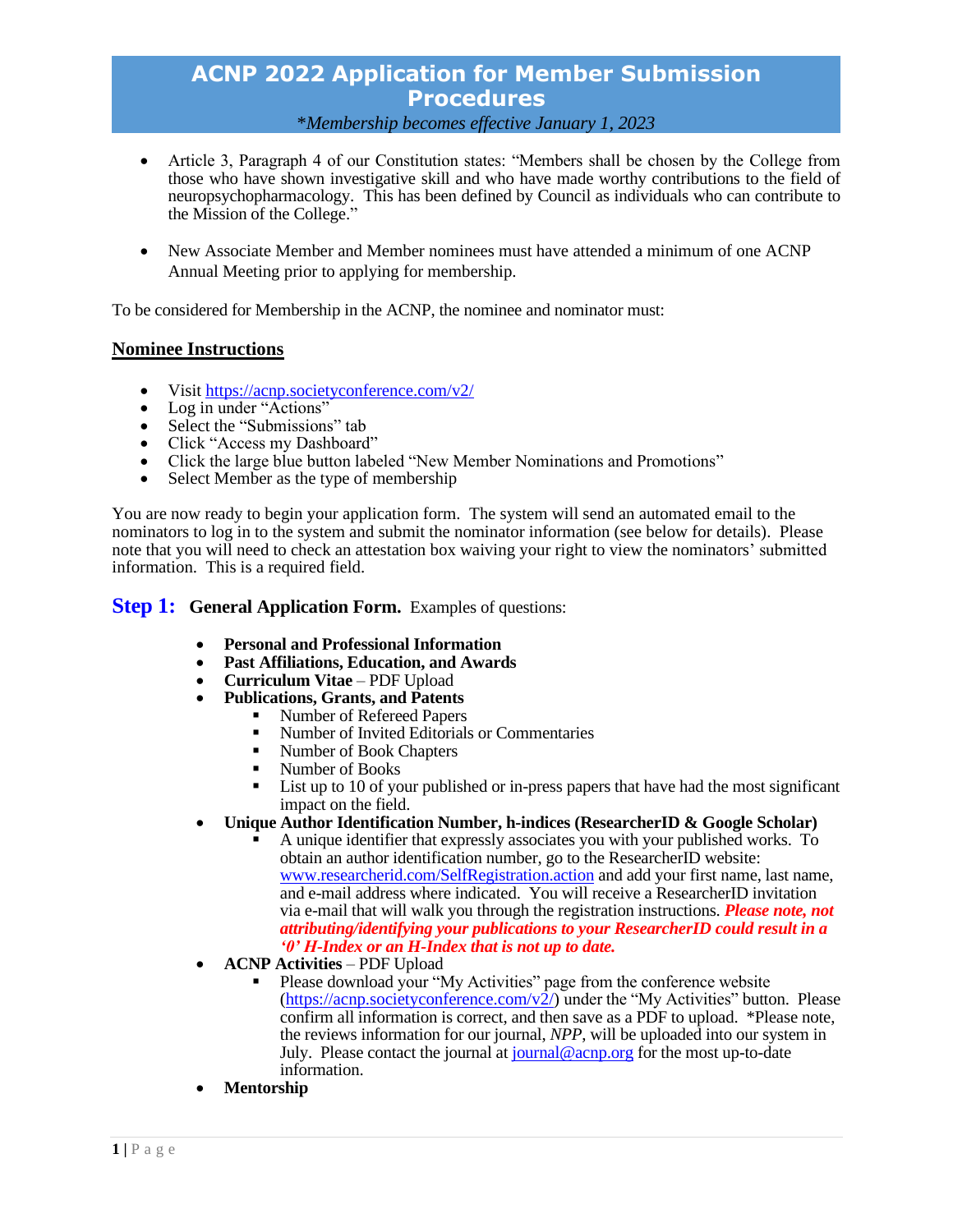\**Membership becomes effective January 1, 2023*

- **Role in Industry Projects** (to be completed by industry applicants only. This optional document details your accomplishments specific to your position.) – PDF Upload
- **Role in Extramural Scientific Program Management or Scientific Review** (to be completed by government program officers or directors, scientific review officers, regulatory agency officers, or private foundation grantors only. This optional document details your accomplishments specific to your position.) – PDF Upload
- **Role in Scientific Research and Development Management** (to be completed by senior research directors, supervisors, or policy administrators from any sector who feel that their roles in leading scientific research development and management have not been adequately captured by the Publications, Grants, and Patents sections of the Member Application or the two other optional documents, Role in Industry Research or Role in Extramural Scientific Program Management or Scientific Review.) – PDF Upload
- **Reporting Requirements –** Attestation questions on membership requirements
- **Principles of Scientific Conduct** We ask that you attest to the ACNP Principles of [Scientific Conduct](https://pmg.joynadmin.org/documents/1001/5e66476468ed3f4575db0935.pdf)

**Step 2: Enter your Nominators' Names. \*It is important to contact nominators in advance to seek their support of your application for membership.** When you have completed your application, click save and continue. You will now be able to add nominators to your application. Search for the nominators and click their names to request them as your nominators. The system will send them an automated invitation to submit information on your behalf. *When all nominators are added and their nomination forms are fully submitted, you will then be able to click "Submit" to finalize your application. You can check on the status of your nominators' submissions by viewing the icon next to their name.* Your application must be submitted in total to be reviewed.

An individual must be nominated by two ACNP Fellows *or* one ACNP Fellow and one ACNP Member *or* three ACNP Members. A third nominator is only required/permitted when all three nominators hold Member status in the College. Each ACNP member may nominate **only one** candidate for Membership each year. *Note: Members may write one additional letter of nomination if the additional nominee is a woman or a minority defined as: African American, Hispanic, Native American, or U.S. Pacific Islander.* **Only one nominator can be from the same institution as the candidate.** Having nominators from different institutions helps the Membership Committee assess the breadth of the candidate's accomplishments and impact. Special note for nominees from government – nominators from different institutes (NIDA and NIMH, for example) would represent separate institutions.Once their names have been entered on the nomination site, an automated email will be sent to each nominator to log in to the system and complete their required items. Membership Committee members cannot nominate anyone for associate or full membership.

### **Nominators' Instructions**

Once the nominee inputs your name, you will receive an automated email with a link to complete the nomination form online. Please complete the specific sections to give a clear indication of how this specific nominee, if granted membership, would contribute to and promote the mission of the ACNP. Please do not list information that would be contained in their CV. Instead, please comment specifically on:

- 1. Important findings and their impact on the field
- 2. Innovative conceptualizations or methodological contributions
- 3. Clinical approach or experience, including clinical protocols the nominee has developed
- 4. Personal qualities that would be an asset for the College such as collegiality, collaboration with others, and productive leadership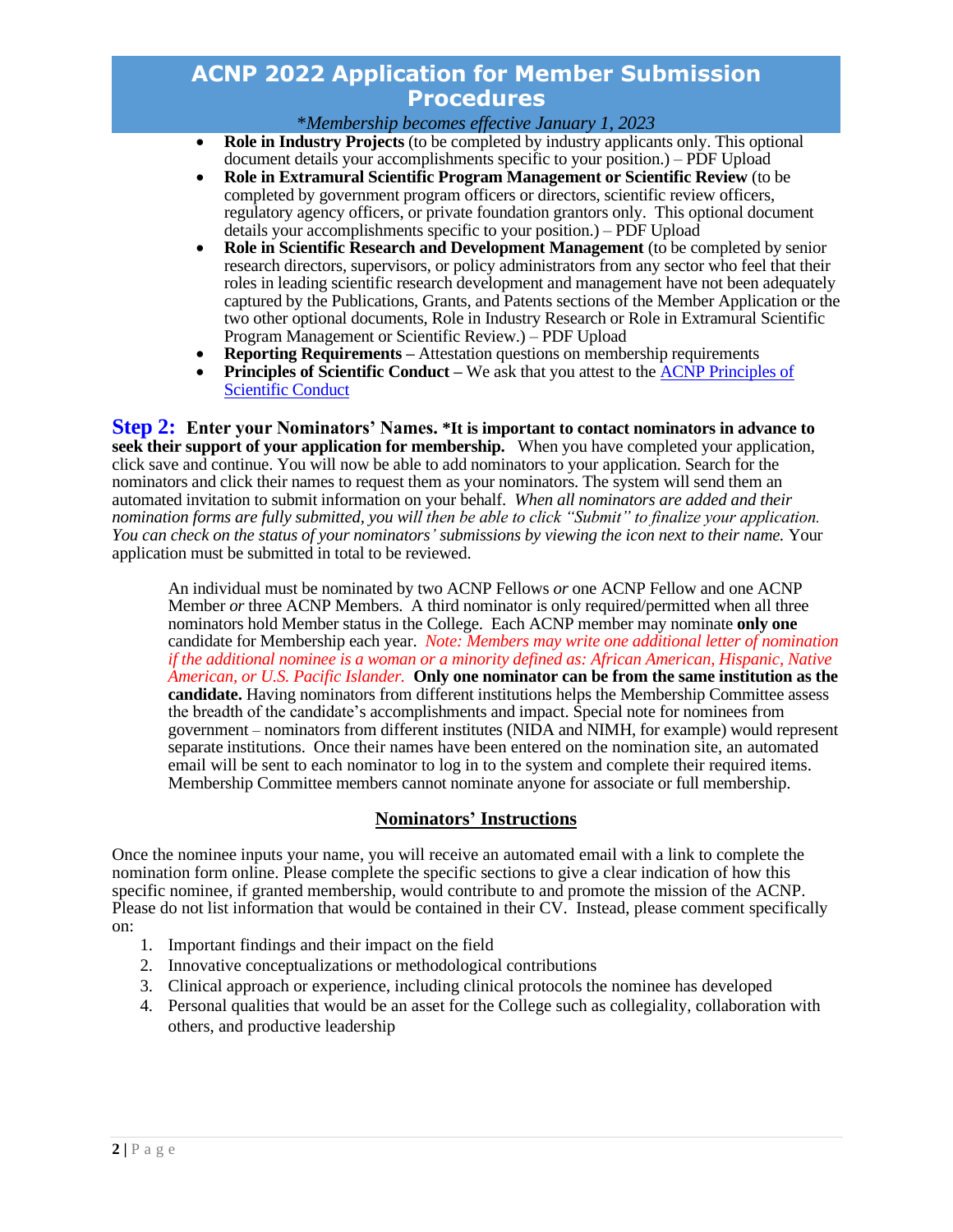\**Membership becomes effective January 1, 2023*

## **Industry Applicant Nominators' Instructions**

Nomination forms for Industry applicants should describe major contributions that have helped to advance the field. These include advancing a new molecular entity, moving a compound into clinical testing, contributing to an IND package, late stage development activities, validating animal models, characterizing key tool compounds, leadership in external activities e.g., public private partnerships, consortia, translational biomarkers, methods development, application of innovative technologies, innovative trial designs, enhancing signal detection in trials, etc. Please also compare the nominee to other ACNP members in industry. It is important for the nominator to convey those qualities and accomplishments that identify the applicant as outstanding.

# **Government/Regulatory Applicant Nominators' Instructions**

Nomination forms for Government/Regulatory applicants should describe the major contributions of the applicant that have helped to advance research progress in relation to the mission of the College. These include creating and/or administering new and existing research funding opportunities, handling investigational new drug applications (INDs) and having new drugs or devices approved, administering substantial grant portfolios, INDs, or grant reviews, leadership in internal activities (e.g., presenting scientific, policy, or advisory information to institutional directors, presenting specific drugs/devices for approval, extensive supervisory responsibilities, serving on internal committees, being assigned controlled correspondence), leadership in external activities (e.g., representing the institution as a spokesperson, organizing scientific meetings or workshops, serving on external committees or editorial boards, writing policy papers or guidance for the Federal Register), etc. Please also compare the nominee to other ACNP members in extramural government, regulatory agencies, or private funding institutions. It is important for the nominator to convey those qualities and accomplishments that identify the applicant as outstanding.

# **Policy Reminders:**

- New Associate Member and Member nominees must have attended a minimum of one ACNP Annual Meeting prior to applying for membership.
- Incomplete nomination packages will not be reviewed.
- ACNP members may nominate only one candidate per category of membership each year. *\*Note: Members may write one additional letter of nomination if the additional nominee is a woman or a minority defined as: African American, Hispanic, Native American, or U.S. Pacific Islander.*
- No more than one nominator can be from the same institution as the candidate.
- Membership Committee members cannot nominate anyone for associate or full membership.